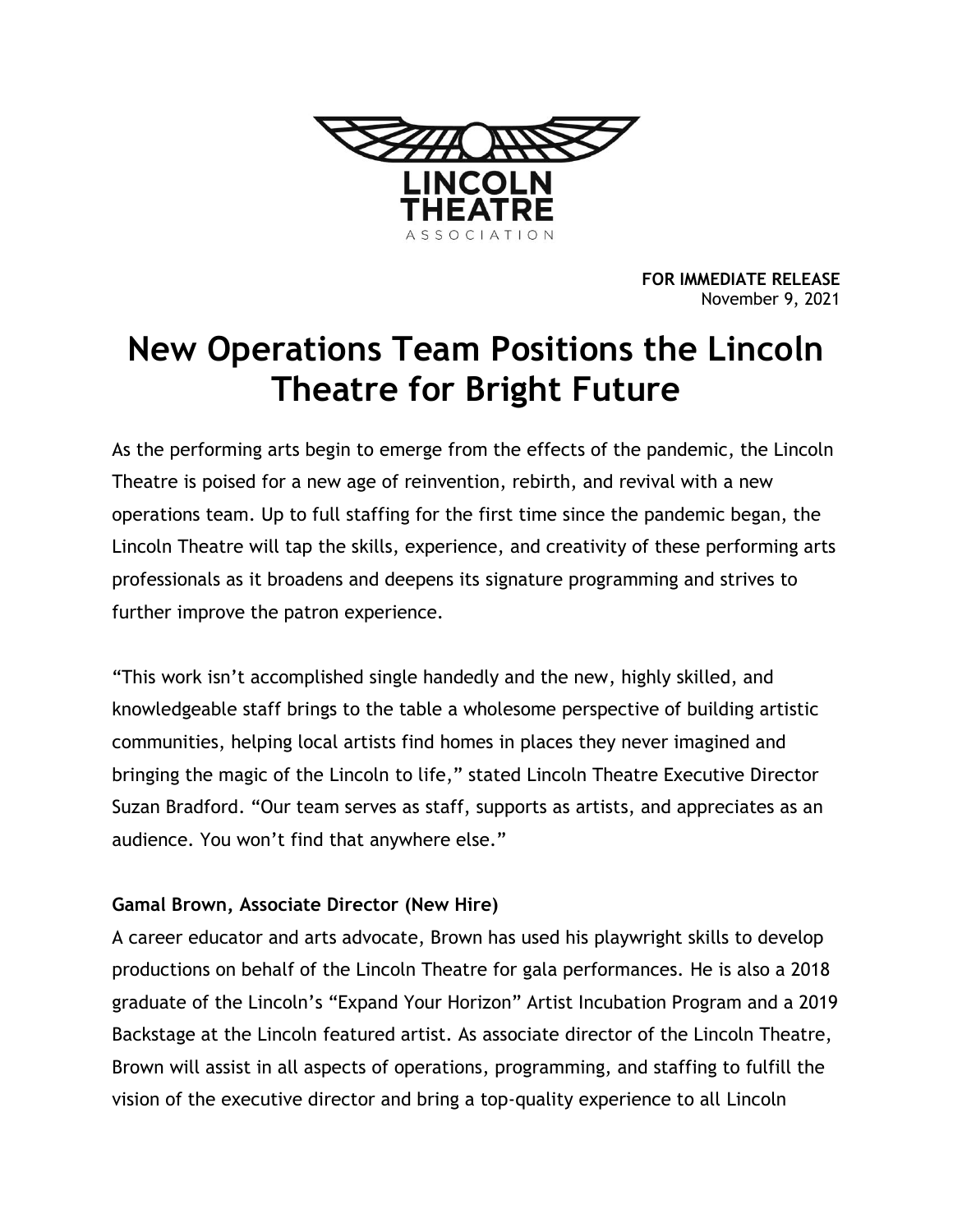patrons. Creator/producer: *The Colored Section*, King Arts Complex's *20 & Odd*. Artistic director: King Arts Complex's *HeArt of Protest* Maroon Arts Group's *Inside the Riot*. Choreographer: Columbus Museum of Art's Wonderball (2019) and DiverCity Project (2016-19). 2019 Community Arts Fellow from The Ohio State University African and African American Studies and Cultural Extension Center. 2018 and 2019 Columbus Dances Fellowship sponsored by Columbus Dance Theatre and the Greater Columbus Arts Council.

#### **Corey Lynn Carter, Technical Director (New Hire)**

A proud Eagle Scout and full-tuition Capital University fellowship recipient, Carter completed his Bachelor of Music in 2014. Since then, he has executed more than 2,000 professional events, traveled to 49 states and much of Canada as a tour manager and audio engineer with artists such as Rhiannon Giddens, Goitse, Trevor Hall, Daya, and many others. Carter also serves as an audio engineer, lighting designer, and consultant for a variety of central Ohio venues and organizations, most recently with Natalie's Grandview and Rock City Church. In his new role as technical director of the Lincoln Theatre, Carter will manage all stage operations, stagehands, and audio/visual equipment for all events and performances happening at the Lincoln.

### **Quianna Simpson, Program Coordinator (New Hire)**

In addition to scheduling seasonal staff and interns for the Lincoln, Quianna Simpson will organize and manage the Lincoln's signature programs including the Artist Production Development Workshops, Backstage at the Lincoln, Community Conversations, and Patternz Summer Camp. In 2018, Simpson choreographed the Lincoln Theatre's Harlem Renaissance musical, *Renaissance Magic*, and restaged the work in 2019 for the OSU Jazz Big Band's *Echoes of Harlem…and Chicago*. Simpson is currently serving as a teacher with Thiossane West African Dance Institute, board member with OhioDance, board member with Columbus Optimistic Ladies' competition team, and instructor for BalletMet's "Soar on Saturdays" community class. She is also currently an MFA candidate with The Ohio State University.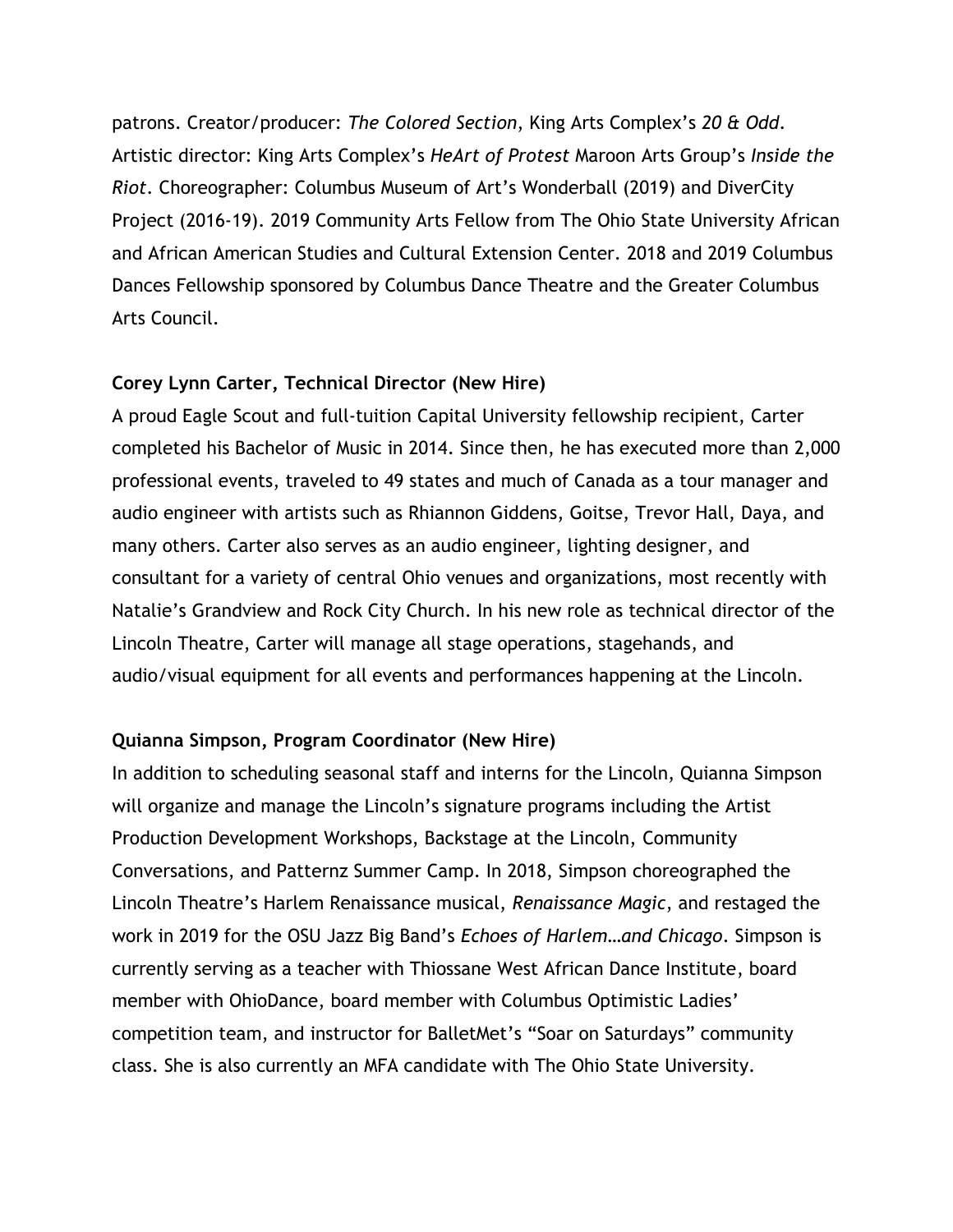#### **Kevin Seals, Facility Coordinator (Returning Staff, New Title)**

In his returning role with the Lincoln Theatre, Kevin Seals will ensure the highest quality patron experience through management of all operating activities and coordination of various departments, working closely with staff to focus on space optimization, finding the best solutions for immediate needs, and devising and driving long-term strategies. Prior to this position, Seals began with the Lincoln part-time in 2009 and was promoted to assistant to the executive director in 2016. A traditional percussionist, he serves as lead drummer and artistic director for Thiossane West African Dance Institute and has also been a featured guest musician with Professor Dr. Kimberly Goodman at Otterbein University, facilitating lectures, demonstrations, and workshops for their World Music curriculum. Seals served as percussionist for the Wexner's *Let the Rhythm Hit 'Em* and has instructed and performed at Las Vegas' Taste of Africa. Currently, Seals provides traditional musicality content for a variety of curriculum within the OSU department of dance.

#### **Sabrina Dukes, Operations Assistant (Returning Staff)**

Dukes has been serving the Lincoln since 2009, maintaining the theatre's integrity by providing a clean, safe environment for patrons, employees, and user groups.

#### **Dautri Erwin, Marketing Intern**

Originally from Atlanta, Erwin is a second-year master's student at The Ohio State University, studying arts policy and administration, with a bachelor's in theatre and marketing. In her current internship with the Lincoln Theatre, she supports social media marketing efforts and assists in program and event management.

#### **# # #**

Support for the Lincoln Theatre's 2021-22 season is provided in part by the Greater Columbus Arts Council, the City of Columbus, AEP Foundation, Nationwide, The Columbus Foundation's Fred Sands Family Fund with the assistance of the Ingram-White Castle Foundation, and the Ohio Arts Council to encourage economic growth, educational excellence, and cultural enrichment for all Ohioans.

#### **About the Lincoln Theatre**

First opened in 1928, the Lincoln Theatre is a landmark in African American and jazz history. After undergoing a \$13.5 million renovation funded by a partnership of public and private support, the Lincoln reopened in May 2009 as a multi-use, state-of-the-art performing arts and education center serving the diversity of the central Ohio community. The Lincoln is a bustling hub of activity 365 days a year hosting performances, rehearsals, and classes